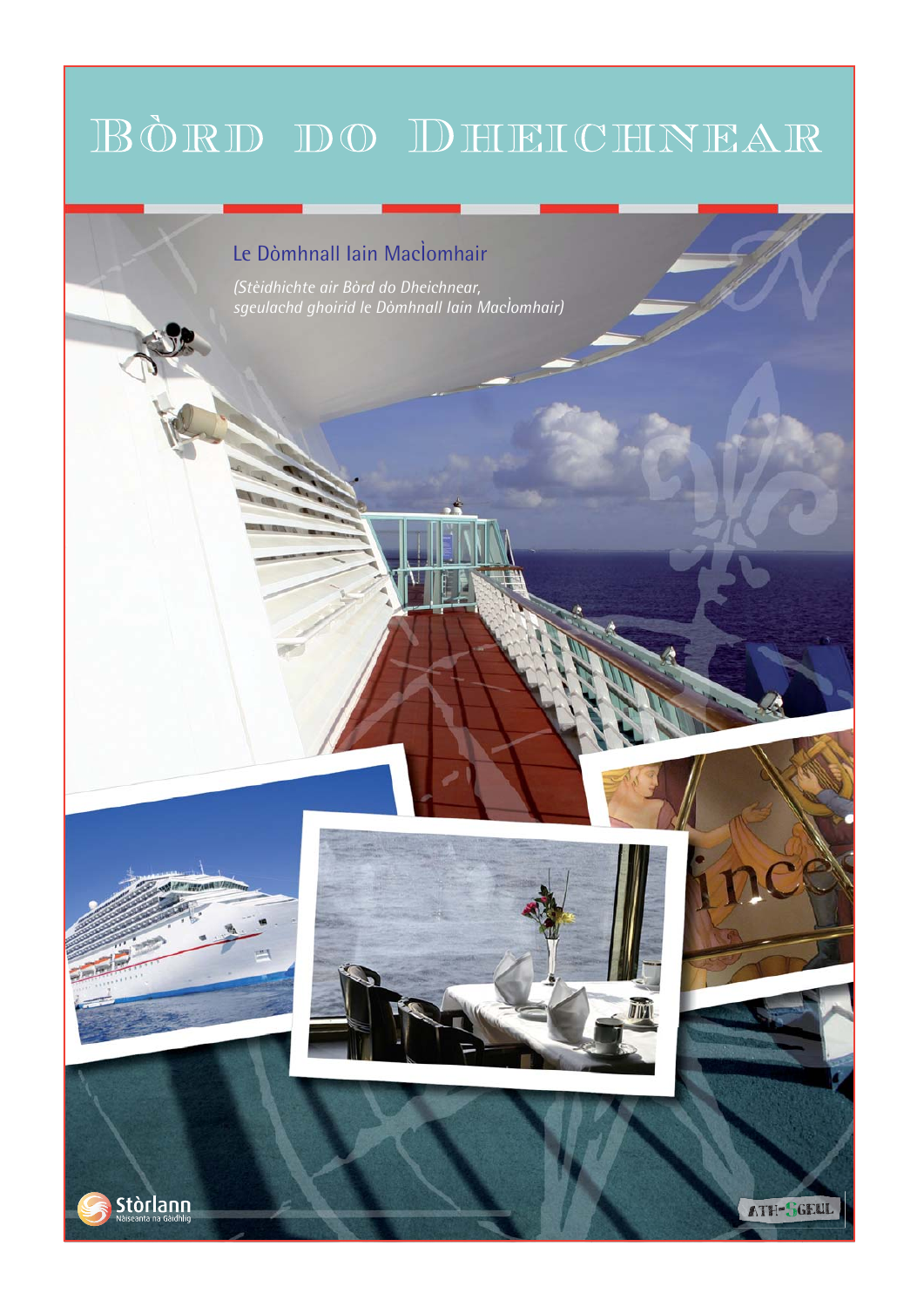Bòrd do Dheichnear Le Dòmhnall Iain MacÌomhair

(Stèidhichte air Bòrd do Dheichnear, sgeulachd ghoirid le Dòmhnall Iain MacÌomhair)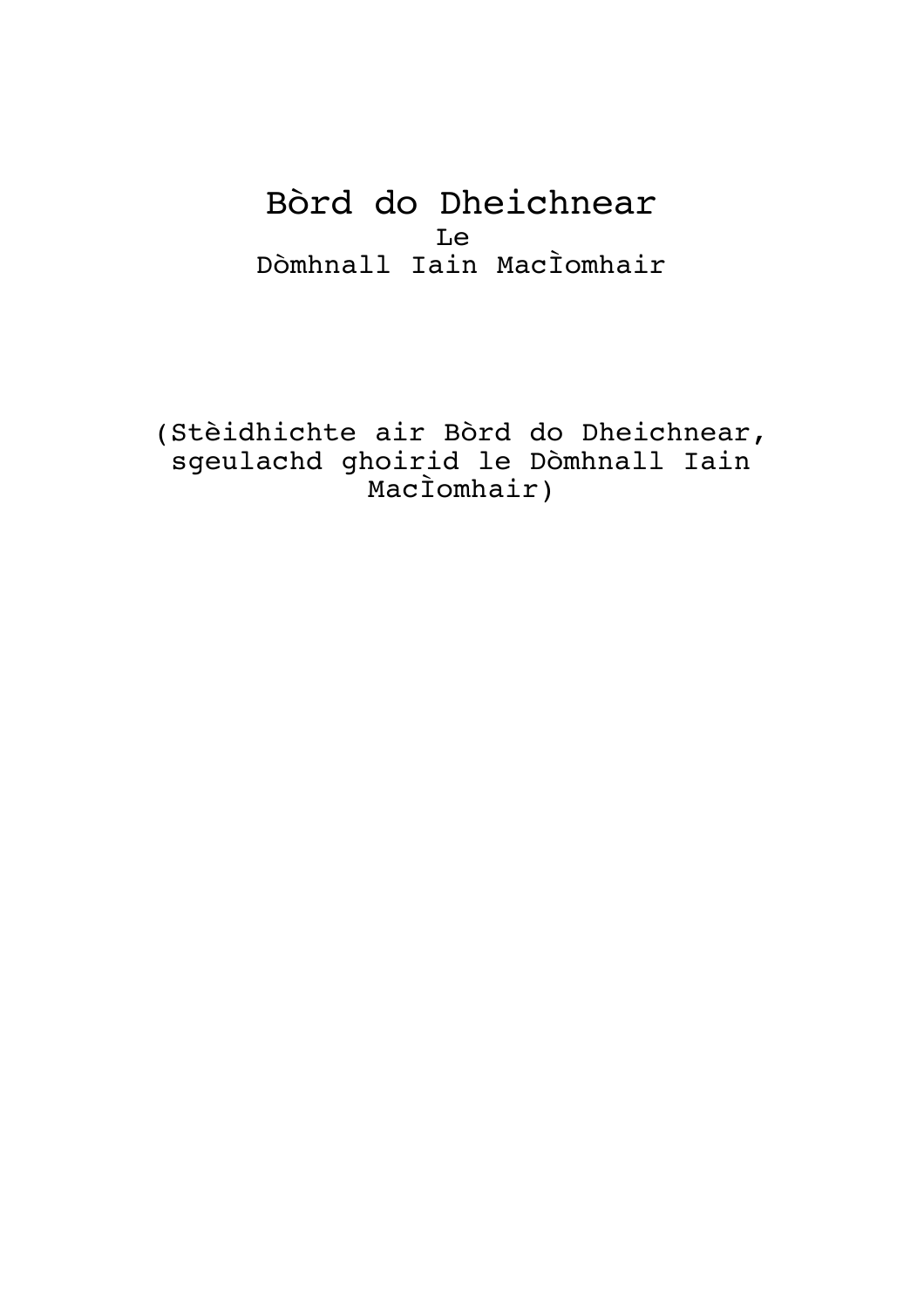Caractaran

MURCHADH – AIR CHLUAINIDH BHO BT ISEABAIL – AIR CHLUAINIDH BHO BHITH NA NURS JUSTIN – FEAR-GNOTHAICH AIG A BHEIL BÙTHAN-AODAICH ELIZABETH – BOIREANNACH GUN OBAIR MAIREAD – A BHA AG OBAIR ANN AM BÙTH LEABHRAICHEAN DAIBHIDH – AIR CHLUAINIDH BHO BHITH NA PHOST BARTHOLEMEW (BART) – SEIRBHEISEACH CATHARRA GEORGINA – CUNNTAIR ANN AM BANCA BILL - DOTAIR JILL – TIDSEAR

MARCAS – GILLE-FRITHEALAIDH ÀISIANACH

SEINNEADAIR (GUTH)

GLAODHAIRE (GUTH)

SEALLADH A H-AON: SEÒMAR-BIDH AIR BÀTA CÙRSA-MARA.

Tha Murchadh agus Iseabail nan suidhe aig bòrd san t-seòmar-bìdh sa bhàta. Tha ochd cathraichean falamh eile aig a' bhòrd. Tha am bòrd air a sgeadachadh gu grinn.

#### MURCHADH

Feumaidh gu bheil sinn tràth. Ach cha bhi càch fada gun tighinn. Seall fhèin air na bùird a tha seo! Tha iad eireachdail fhèin. Tha an t-acras orm dìreach gan coimhead.

# ISEABAIL

Agus smaoinich air an t-seòmar a fhuair sinn. A h-uile càil cho snasail. Am faca tu seòmar-ionnlaid a-riamh coltach ri siud? Gu dearbha, 's ann a tha leisg ormsa suidhe air a' phana! Tha a h-uile càil cho gleansach 's cho spaideil.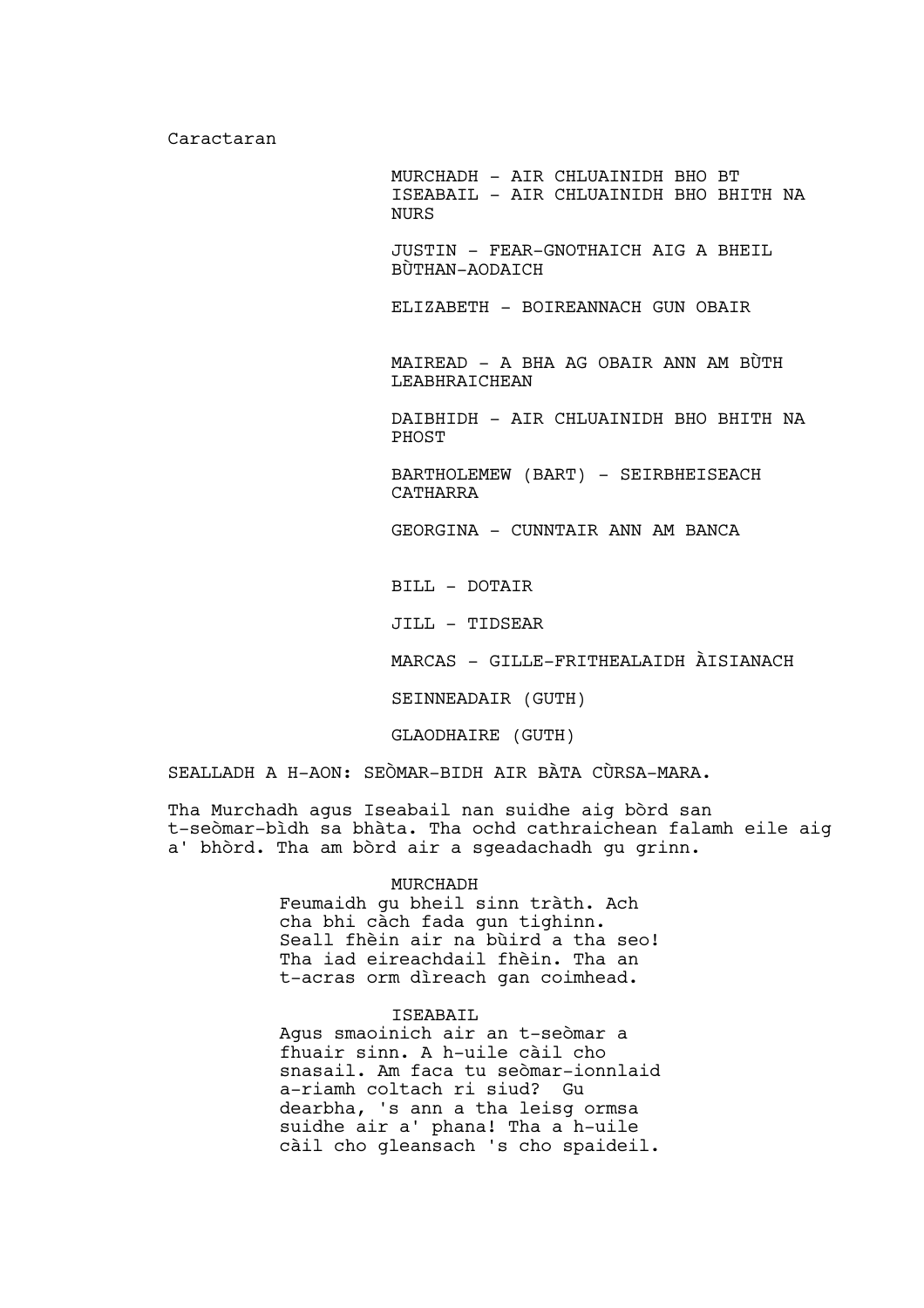#### MURCHADH

Ò, tha. Is e *Global Princess* a th' innte gun teagamh. Thug iad deagh ainm oirre.

ISEABAIL A bheil thu toilichte gun tàinig sinn, a Mhurchaidh?

#### MURCHADH

Toilichte dha-rìribh, Iseabail – ged a bha teagamhan gu leòr agam. Chan eil fios cò bhios còmhla rinn aig a' bhòrd. Ach tha mi cinnteach gun cuir sinn eòlas orra. 'S math a rinn thu nuair a thug thu a-mach am poileasaidh. Bha dùil agamsa gur dòcha gum faighinn càr ùr leis an airgead – *BMW* no *Audi* no rudeigin…

#### ISEABAIL

Thu fhèin 's do chàraichean! Dè tha ceàrr air an *Astra* a th' agad an-dràsta?

# MURCHADH

Chan eil càil ach tha e a' fàs aosta, coltach rium fhìn. Fhuair e tron *MOT* air èiginn – rud nach fhaighinn-sa! Eil cuimhn' agad gun robh bhanaichean *Astra* aig *BT*? Bha iad glè mhath cuideachd.

#### ISEABAIL

Uill, cùm do ghòraiche agad fhèin! Na bi bruidhinn air bhanaichean *BT* aig a' bhòrd.

# MURCHADH Socair, socair. Tha sluagh a' taomadh a-steach.

Thig mòran dhaoine don t-seòmar-bìdh, agus thig ochdnar dhiubh sin chun a' bhùird aig a bheil Murchadh agus Iseabail nan suidhe. Beag air bheag, lorgaidh iad uile àite aig a' bhòrd.

> ISEABAIL Feasgar math, a chàirdean.

CÀCH Feasgar math.

ISEABAIL Is mise Iseabail.

MURCHADH 'S e Murchadh a th' aca orm.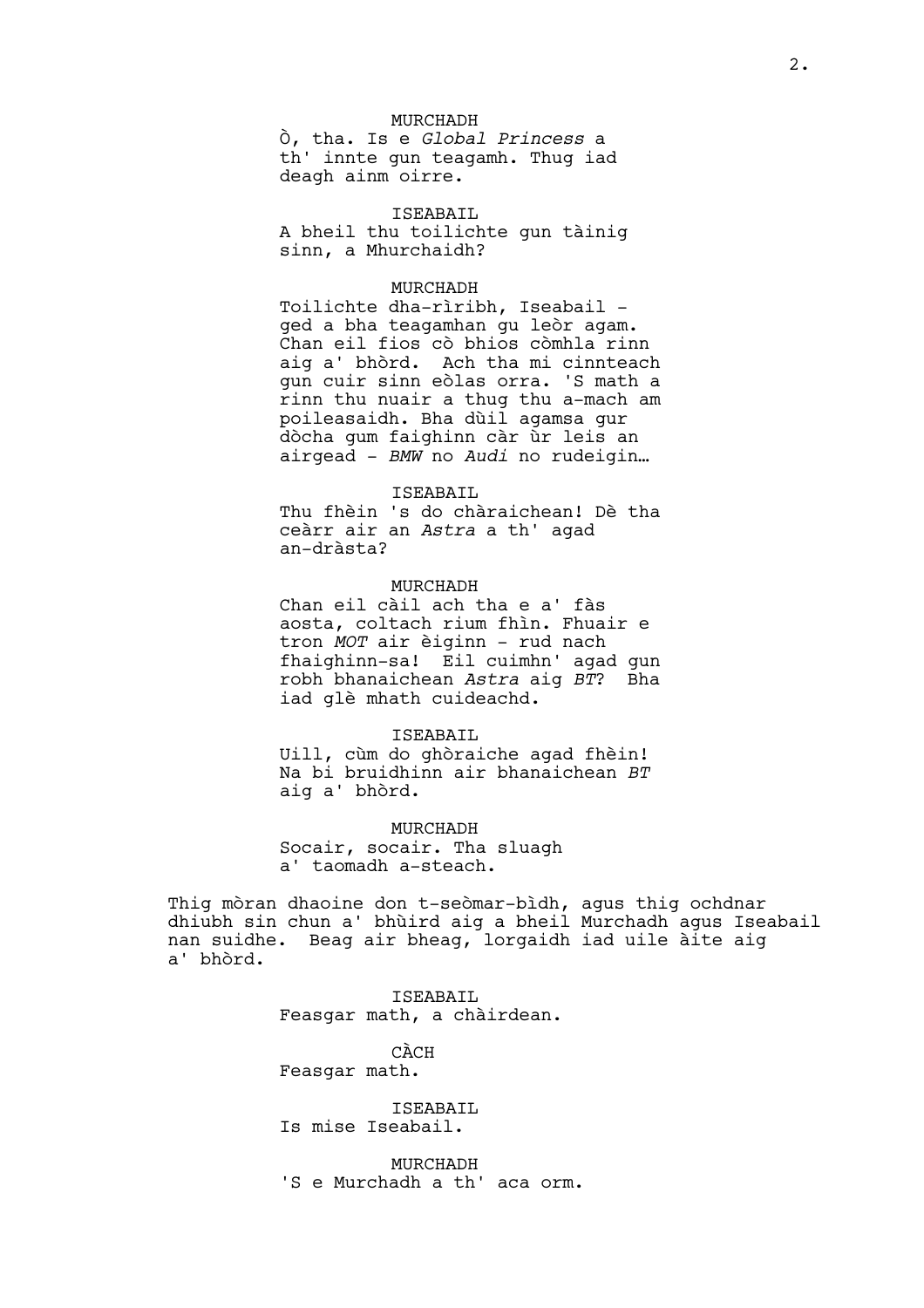JUSTIN Is mise Justin.

ELIZABETH Thug mo phàrantan Elizabeth ormsa – ainm mo sheanmhar.

MAIREAD Mairead a tha ormsa.

DAIBHIDH

Is mise Daibhidh.

BART

Bartholemew a tha ormsa – ainm uabhasach – Bart a bhios aig mo charaidean orm. Bart a bhios agaibhse orm. Tha mi an dòchas co-dhiù.

GEORGINA

Georgina.

BILL Uilleam a thug iad orm – ach 's fheàrr leam Bill.

JILL Is mise Jill – chan eil fios agam carson nach do phòs mi fear air an robh Seoc!

Thig Marcas chun a' bhùird. Bheir e cairt-bìdh dhaibh uile.

MARCAS Bidh mise gur frithealadh fad na seachdain. A-nise, dè a bu mhiann leibh ri òl? Fìon? Uisge?

**JUSTIN** Ò uill, cha chreid mi gun diùltadh duine againn glainne fìon agus sinn uile air saor-làithean, dè?

An ceann greis, thig Marcas le sgàl air a bheil fìon is uisge.

> BART Agus dè an obair a th' agad fhèin, a Mhurchaidh?

MURCHADH Tha mise air mo dhreuchd a leigeil seachad. Chuir mi bliadhnaichean mòra seachad ag obair aig *BT*. Shaoil mi gun robh thìde agam sgur, agus sin a tha gam fhàgail an seo.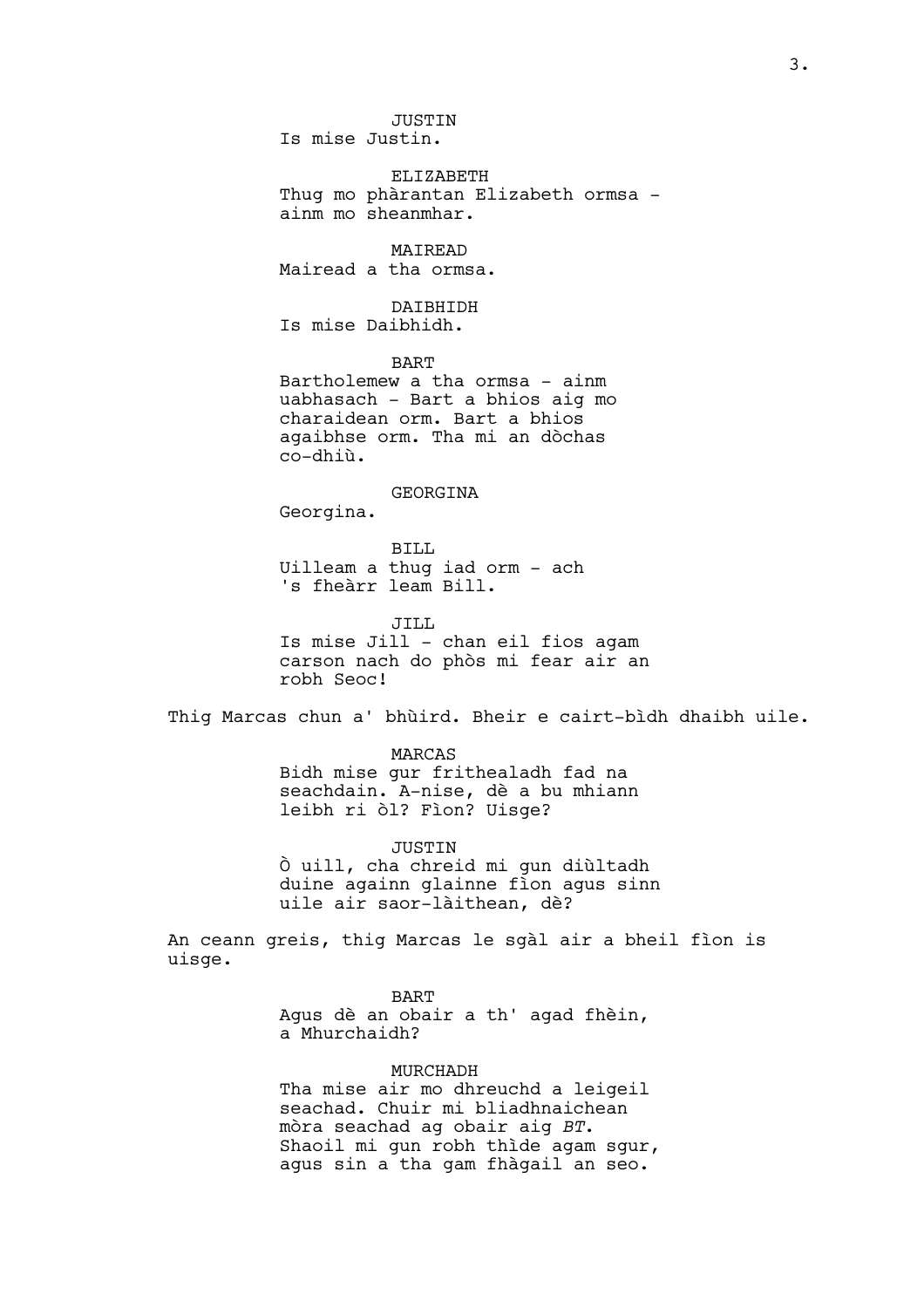Agus bha Iseabail na nurs ann an ospadal mòr fad iomadh bliadhna. Tha sinn le chèile a-nise air chluainidh. Agus dè mu do dheidhinn fhèin, Bart?

BART

Tha mise fhathast ag obair. Tha mi san t-Seirbheis Chatharra.

ISEABAIL Tha fhios gu bheil sin gu math inntinneach.

BART

Tha gu dearbha. Dh'fhaodadh tu a ràdh gur sinne a tha a' ruith na dùthcha, le beagan taic bhon riaghaltas.(a' gàireachdainn)

JILL Gu dearbha, tha thu coltach ri Seirbheiseach Catharra! Seall ort led sheacaid, led bhriogais fhada is led thàidh. Na fir eile an seo ann am briogais ghoirid ... ged nach eireachdail an cuid chasan.

Nì na boireannaich gàire fhad 's a tha na fir a' coimhead air an cuid chasan.

BART

(a' seasamh) Dè tha ceàrr air m' aodach? Cò aig a tha fios cuin a chuireas am PM fòn thugam? Co-dhiù, bidh Georgina ag ràdh rium gu bheil mo chasan ro chaol airson briogais ghoirid. Aidh, am PM. 'S tric a bhios e a' faighneachd airson comhairle, an duine bochd. Ach, a bheil fios agaibh gum bi am Prìomh Mhinistear agus an caibineat gu tric ag argamaid? Abair gu bheil seoba aige – a' dol gu Lùchairt Bhuckingham gach seachdain, agus sin ann an *Jaguar* cuideachd.

ELIZABETH An dùil am bi a' bhanrigh a' dèanamh cupa tì dha?

#### BART

(a' suidhe a-rithist) Ò, cha bhi e ag innse sin dhuinn.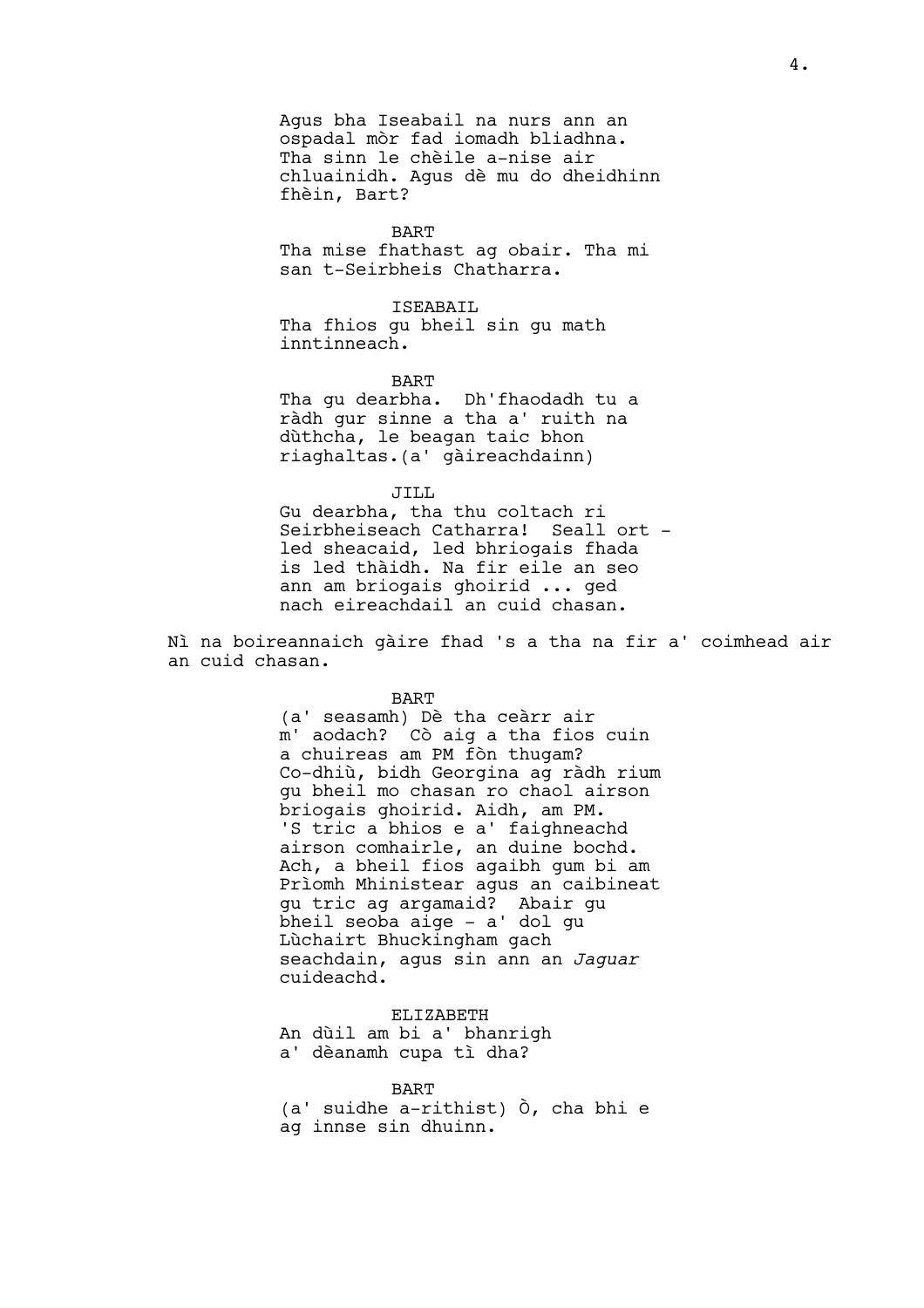# MURCHADH

Tha amharas agam nach biodh dad a dh'fhios aig a' bhanrigh ciamar a dhèanadh i cupa tì!

# ISEABAIL

Cùm do bheachdan agad fhèin a Mhurchaidh, air eagal is gun tèid mo nàrachadh. Agus, a Mhairead, a bheil thusa fhathast ag obair?

# MAIREAD

Chan eil. B' àbhaist dhomh a bhith ag obair ann am bùth leabhraichean.

BILL

Sgeulachdan gu leòr agad, tha mi cinnteach.

# MAIREAD

Bha iarraidh mhòr air leabhraichean gaoil Mills and Boon, gu h-àraid le cailleachan.

### JILL

Cailleachan?

# MAIREAD

Seadh. Is dòcha gun robh iad a' sireadh òige - no gaol. Ach tha cuimhne agam air dithis a thàinig a-steach don bhùth – fear is tè. Dh'fhaighnich iad an robh leabhar againn mu bhith a' dèanamh òraidean. Bha esan, fear air an robh Wolfgang Dòmhnallach, a' dol a dhèanamh òraid aig banais a mhic. Mu dheireadh, thagh iad leabhar air an robh *Wedding Bloomers*.

#### MURCHADH

Deagh ainm! Deagh ainm! Deagh leabhar! Airson caochladh adhbharan!

ISEABAIL

A Mhurchaidh, nach tuirt mi riut? Jill, tha fios gun robh dreuchd agadsa cuideachd.

JILL Bha, agus tha.

ISEABAIL Agus dè bha sin?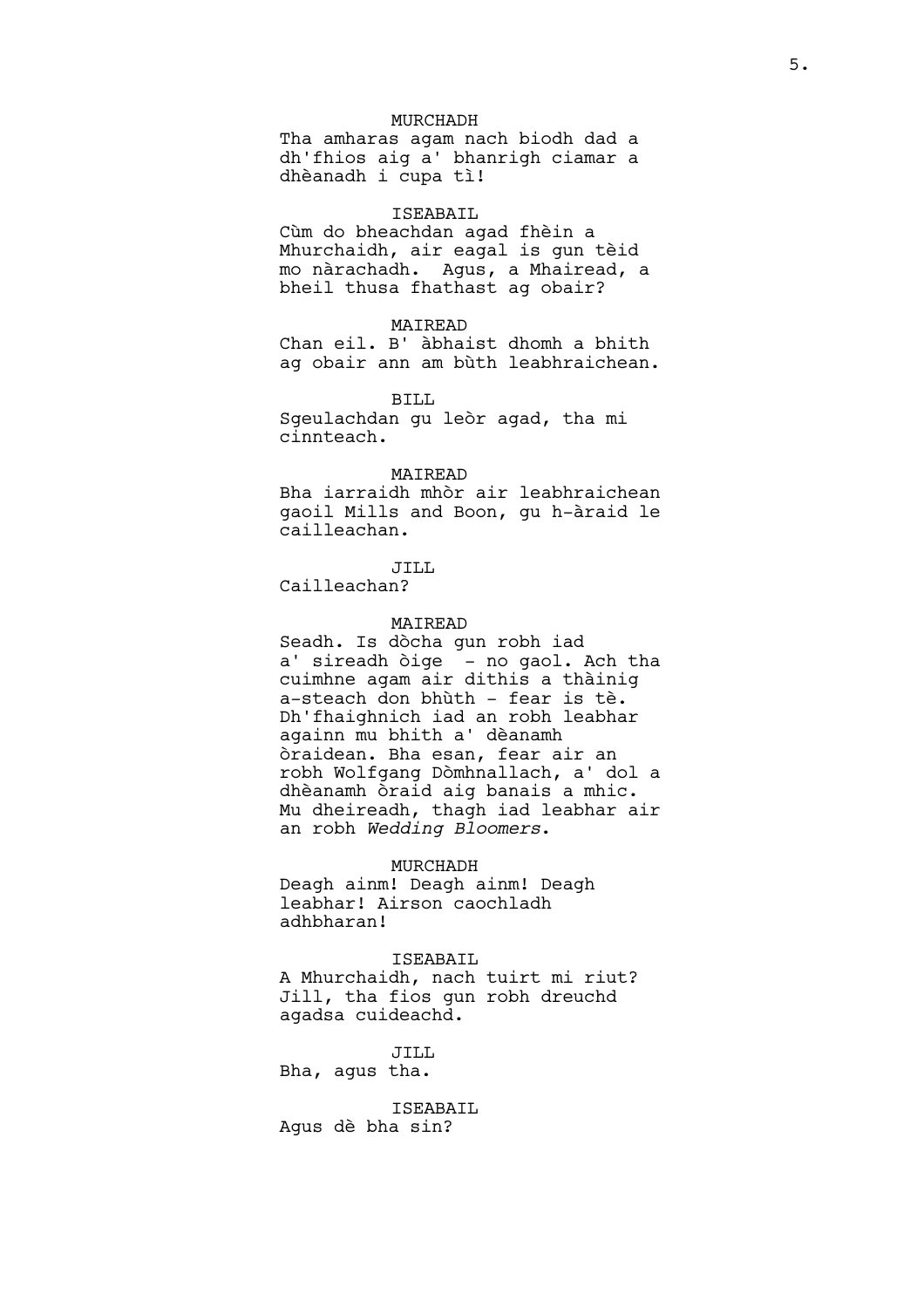JILL

Is e tidsear a th' annamsa. Tidsear eachdraidh. Obair inntinneach, mura bitheadh na sgoilearan crosta anns na clasaichean agam.

# ISEABAIL

Eachdraidh?

# JILL

Seadh, eachdraidh. Cogaidhean, teaghlaichean rìoghail, ceartas is ana-cheartas tro na linntean ...

# GEORGINA

Agus nam b' urrainn dhut a dhol air ais ann an eachdraidh, càit an lùigeadh tu a bhith?

#### JILL

Linn nan Ròmanach. Daoine foghainteach. Daoine sgairteil. Daoine innleachdach.

# JUSTIN

Gun teagamh. Ach is iongantach gun robh soithichean mar *Global Princess* air bhog anns na làithean sin!

Tha Marcas a' tighinn chun a' bhùird le biadh don a h-uile duine.

#### MARCAS

Tha min dòchas gun còrd ur biadh ribh uile.

#### MURCHADH

Gu cinnteach, cha robh. Seall am biadh a tha seo - pasta, glasraich, feòil. Ach càit a bheil na maragan? Chan eil càil coltach ri marag dhubh air a deagh ròstadh! Agus nach iad a tha spìocach leis a' bhuntàta!

#### ISEABAIL

(a' cagar) Bheir mi dhut aon chothrom eile a bhith modhail no glasaidh mi sa chèaban thu!

#### MURCHADH

Ach tha mi dìreach a' feuchainn ri bhith modhail agus a bhith a' còmhradh ris a h-uile duine. A Dhaibhidh, tha thu air a bhith uabhasach sàmhach.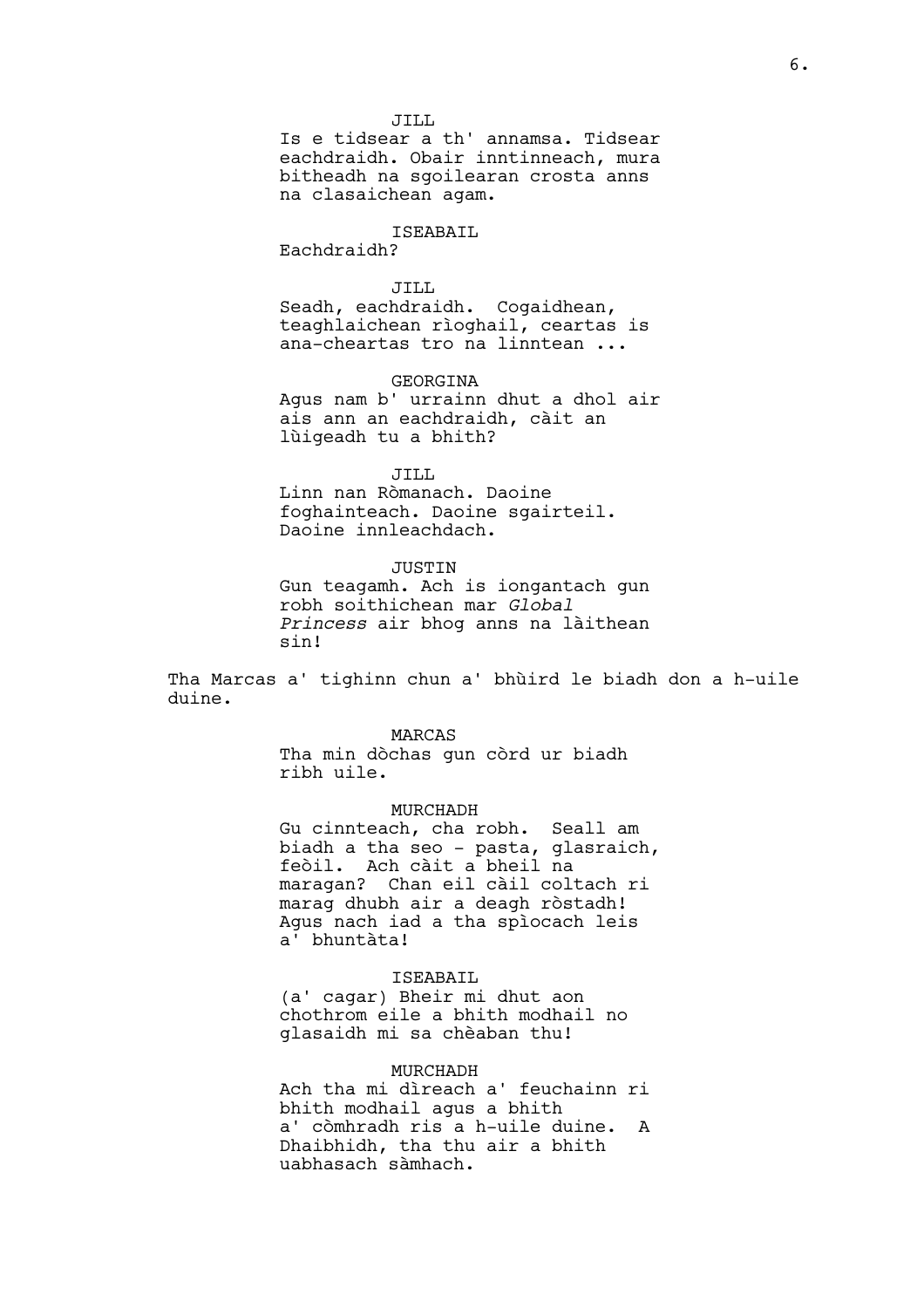DAIBHIDH Bha mise nam phost.

JUSTIN Siuthad, ma-tà. Inns dhuinn!

MAIREAD Inns dhaibh, a Dhaibhidh!

## DAIBHIDH

Bhiodh cuid ag ràdh gun robh mo shròn a' cur dragh orm. Bhithinn a' leughadh nan cairtean a bhiodh daoine a' cur gu chèile nuair a bhiodh iad air saor-làithean. Mar eisimpleir, nuair a mheall Anna Somhairle agus i air falbh san Spàinn, cha robh Somhairle idir air a dhòigh. An ath rud, nach d' fhuair e airgead mòr bhon Chrannchur Nàiseanta, ach cha tug e sgillinn ruadh dhi.

ELIZABETH

Am blaigeard!

JILL An dearbh bhlaigeard!

# DAIBHIDH

Cairt eile, agus thuirt Barabal ri Seumas gun robh gaol aice air. Bha i an dòchas nach fhaiceadh bean Sheumais a' chairt. Dè b' urrainn dhomh a dhèanamh ach a' chairt a thoirt don dearbh leadaidh is i a' feitheamh ris na litrichean aig an doras!

JILL. Barabal bhochd.

#### JUSTIN

Seumas bochd. Chuireadh sin an ceòl air feadh na fìdhle!

### ELIZABETH

Tha sreath bhùthan aig Justin. Sreath bhùthan a bhios a' reic aodach bhoireannach. Gach fasan ùr gan reic mar a nochdas iad.

#### ISEABAIL

Ò, Elizabeth, 's ann agam a tha farmad riut. Bùthan le aodach bhoireannach. Feumaidh gu bheil cothrom gu leòr agad air aodach nuair a bhios tu ga iarraidh.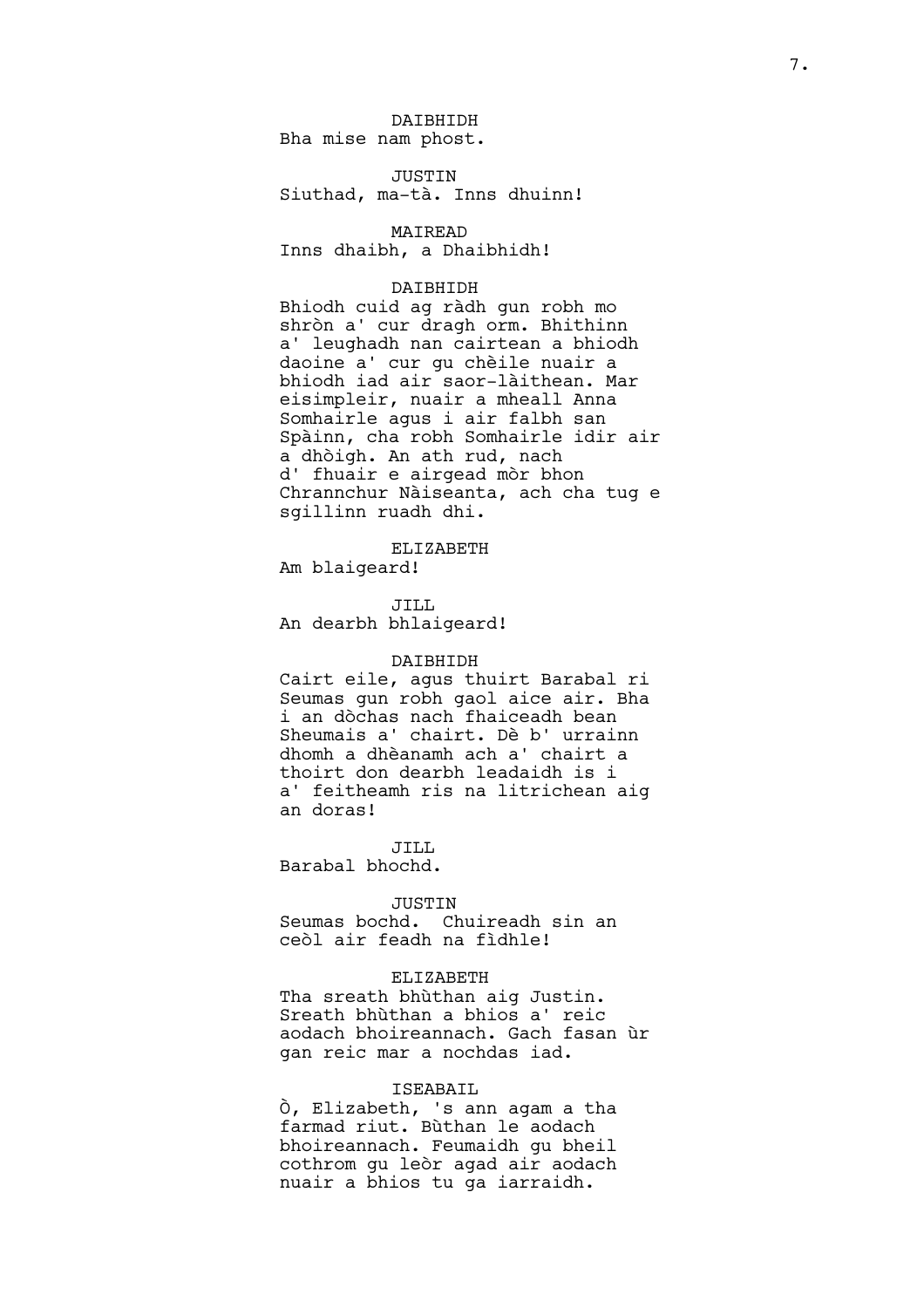Nuair a bha mise nam nurs, cha robh mo thuarastal a' ruighinn air dreasaichean no air brògan eireachdail. Ach gheibh thusa aodach sam bith a bhios tu ag iarraidh. Nach buidhe dhut!

# ELIZABETH

Huh! Na bi cho cinnteach!

JILL

An e gu bheil e spìocach leis an aodach?

Tha Justin a' tionndadh ri Elizabeth agus a' toirt droch shùil oirre.

#### **JUSTIN**

Cha robh càil a dhìth ortsa a-riamh bho phòs sinn. Tha mise a' cumail aodach bhoireannach airson a reic, 's chan ann airson a thoirt seachad.

# ELIZABETH

Huh!

#### ISEABAIL

Cha chuala sinn fhathast mun obair a tha aig Bill. Dè tha thu a' dèanamh, Bill? Gheibh sinn a-mach mu Georgina an ceartuair.

BILL

'S e dotair a th' annamsa.

#### MURCHADH

Gu dearbha, cha b' urrainn dhòmhsa a bhith nam dhotair. Co-dhiù, chan eil foghlam gu leòr agam, agus bhiodh e doirbh obrachadh a-mach uaireannan dè tha ceàrr air daoine.

# ISEABAIL

Nach dùin thu do chab. Chan eil e doirbh obrachadh a-mach dè tha ceàrr ortsa. Na òl an còrr a-nise no nì thu amadan dhìot fhèin.

#### BILL

Is iomadh sgeulachd a dh'fhaodainn innse. Tha cuimhne agam air aon duine a thàinig thugam agus e a' gearain gun robh a chas goirt. Rannsaich mi agus rinn mi sgrùdadh, ach cha lorgainn càil ceàrr sa chois. Thuirt mi ris an duine nach robh ann ach an aois.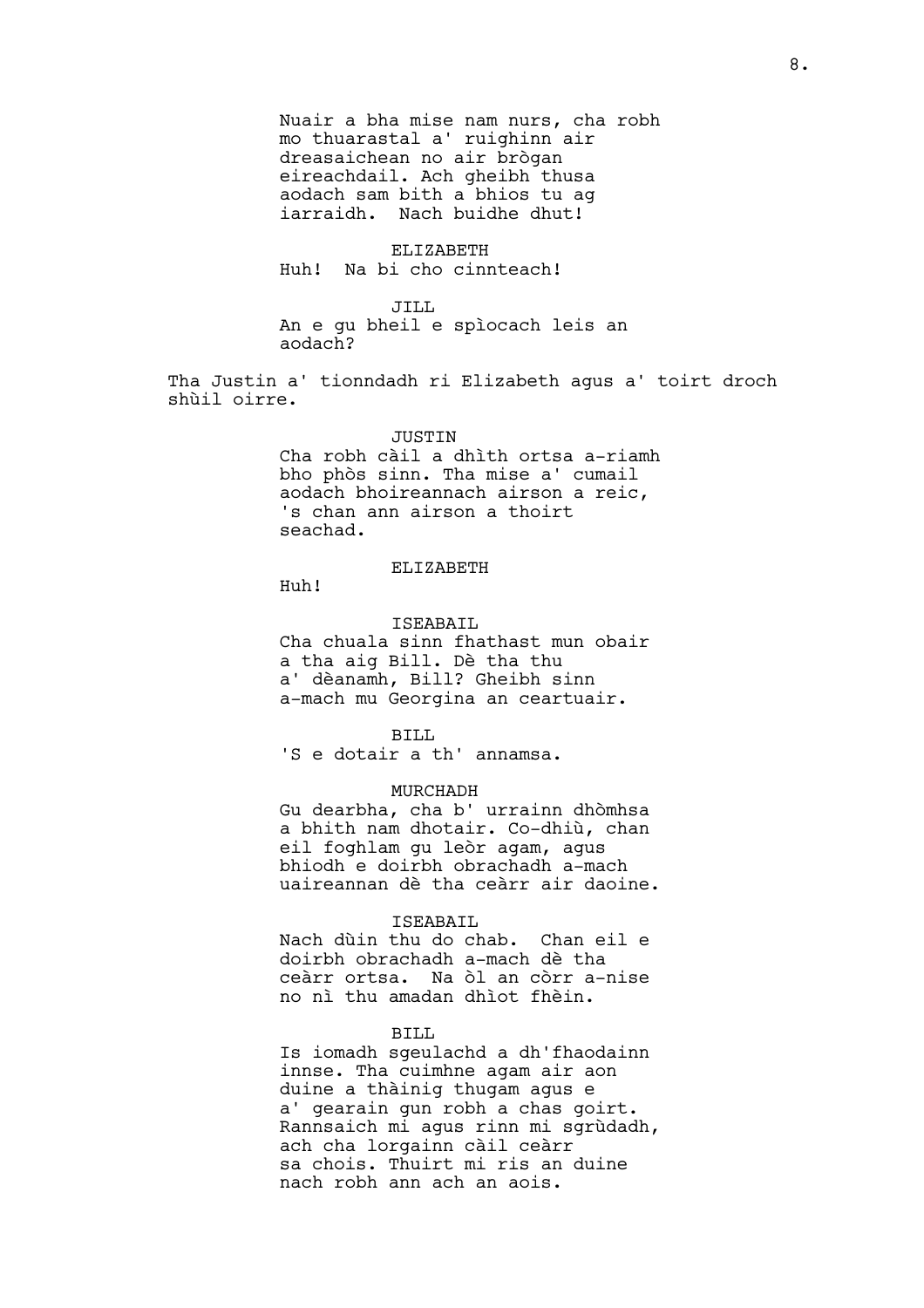#### GEORGINA

Ach tha fhios gun robh thu glè cheart.

BILL Bha, ach cha robh e idir riaraichte agus cheasnaich e mi. Thuirt e nach b' e dotair glè mhath a bh' annam, a' faighneachd carson nach robh pian sa chois eile, oir bha i air a bhith aige a cheart cho fada ris an tè san robh am pian!

ISEABAIL Ach, cha tig an aois leatha fhèin, gu dearbh. Inns dhuinn tè eile nuair a chluinneas sinn mu Georgina.

Thig Marcas chun a' bhùird agus sgioblaichidh e na soithichean agus an uidheam-ithe.

> MARCAS An do chòrd am biadh ribh?

UILE Chòrd. Bha e math fhèin.

MARCAS Ach chan eil am feasgar seachad fhathast.

ISEABAIL Nach eil? Dè eile a tha gu bhith a' tachairt?

MARCAS Ò, chì sibh.

Falbhaidh Marcas le ultach de thruinnsearan.

ISEABAIL Bha thu a' dol a dh'innse dhuinn, Georgina.

GEORGINA

Ò, bha.

MURCHADH Siuthad, ma-tà.

GEORGINA

Tha mise ag obair ann am banca. Is e cunntair a tha annam. Coinnichidh mi ri daoine de gach seòrsa nam obair.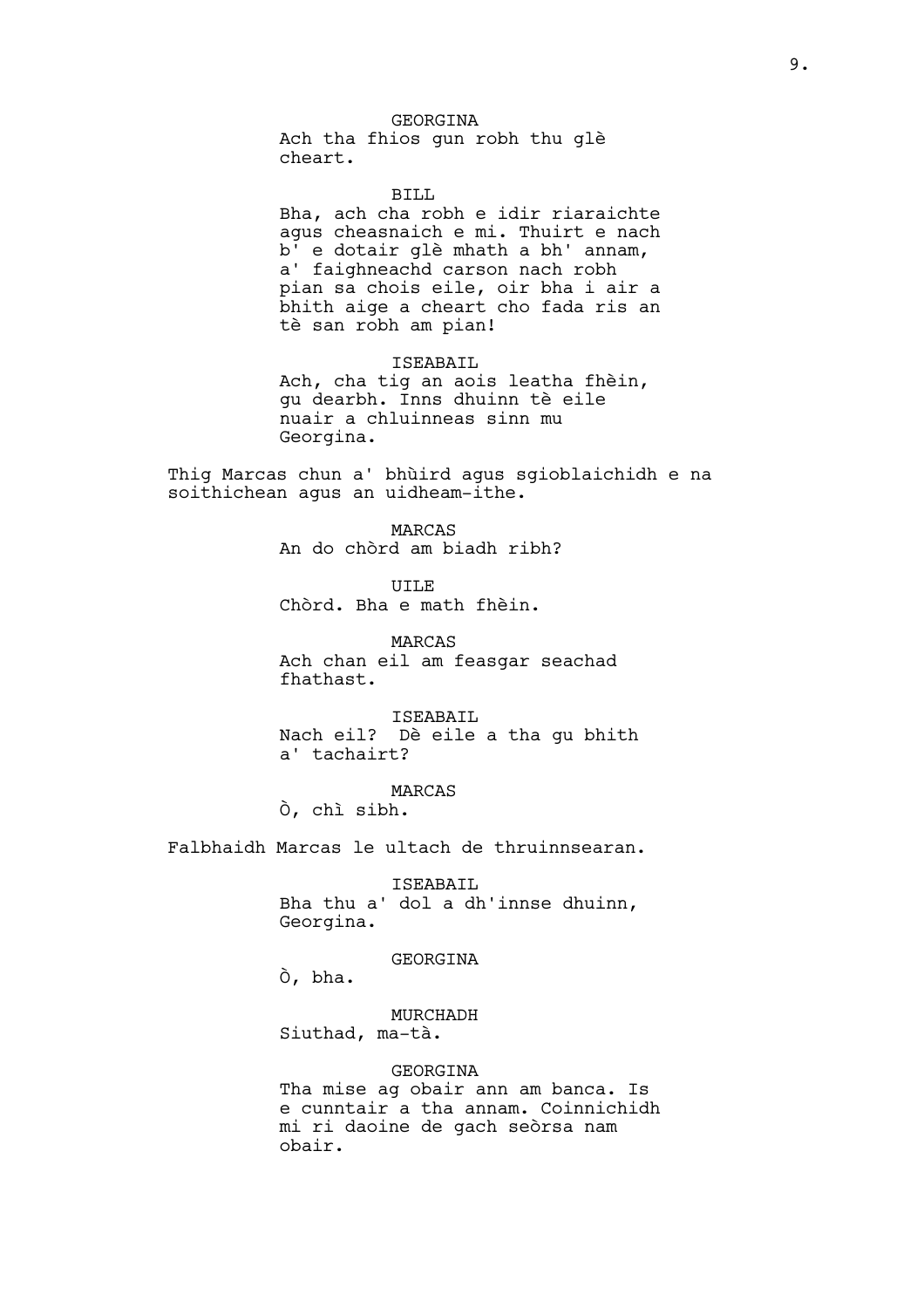Chan eil e an-còmhnaidh furasta a bhith a' dèiligeadh ri daoine ach tachraidh rudan èibhinn cuideachd.

# MURCHADH

A leithid?

# GEORGINA

Uill, tha cuid de rudan nach urrainn dhomh innse. Ach aon latha, thàinig boireannach a-steach agus i ag iarraidh airgead a thoirt a-mach. Dh'fhaighnich mi don bhoireannach an robh rudeigin aice a dhearbhadh gur i a bh' ann mus tugainn dhi an t-airgead.

JILL

Sin an saoghal anns a bheil sinn beò. Agus?

#### GEORGINA

Is e an fhìrinn a th' agad. Ach co-dhiù, thòisich am boireannach a' rùrach na baga, agus mu dheireadh thug i sgàthan beag a-mach às a' bhaga. Sheall i ri a h-aodann san sgàthan, agus thuirt i rium gur i, gu dearbha, a bh' ann. Thuirt i gun aithnicheadh i a h-aodann fhèin an àite sam bith.

BILL Agus an tug thu dhi an t-airgead?

#### GEORGINA

Uill, cha robh còir agam ach cha do dh'fhàg i am banca le sporan falamh.

MURCHADH Mo bheannachd ort!

Cluinnear ceòl, ged nach fhaicear an seinneadair.

GUTH (a' seinn) Ò, thèid mi fhìn le mo ghaol air a' chùrsa, 's ge bith dè a thachras is sinne nach bi tùrsach, dannsaidh sinn fad oidhche le sgailc a bhios lùthmhor, is fhathast anns a' mhadainn bidh sinn dòigheil.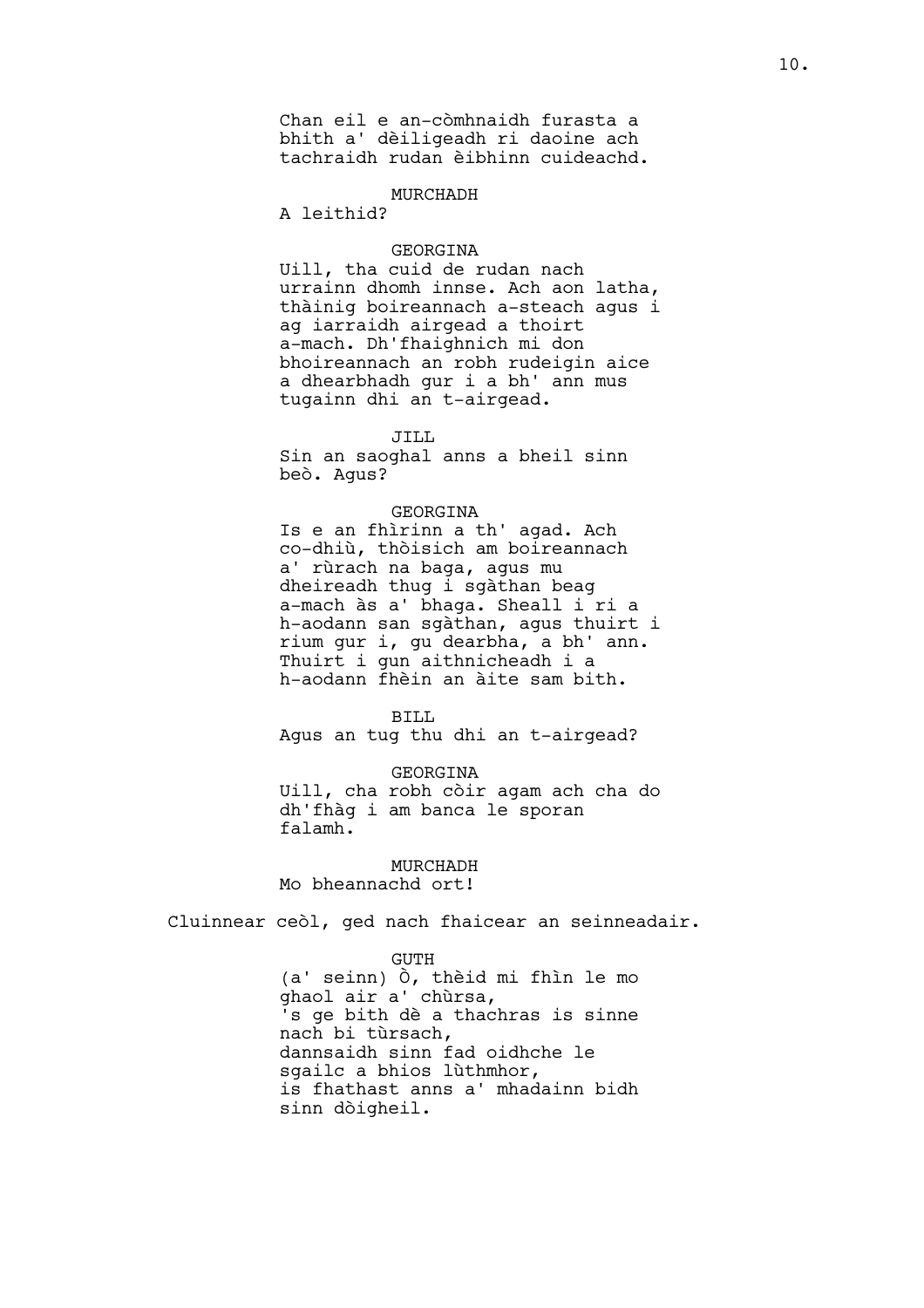# ISEABAIL

A Mhurchaidh, an cuala tu siud? Tha an seinneadair ud a' seinn ann an Gàidhlig dhuinn. Tha beagan den chianalas orm.

#### MURCHADH

Ist, òinsich, cha robh e ach a' cluich CD agus a' mìmeadh nam briathran.

#### ISEABAIL

Uill. Smaoinich. Òran Gàidhlig air druim a' chuain mhòir. Saoil am bi cothrom againn air Karaoke. Fhuair Murchadh an treas duais aig a' Mhòd nuair a bha e òg.

# MURCHADH

Nach ist thu no bidh an dithis againn air ar maslachadh. Karaoke gu dearbh!

#### DAIBHIDH

Tha e a' fàs dorch. Tha a' ghaoth ag èirigh. Tha mi a' cluinntinn sluaisreadh nan tonn air cliathaich a' bhàta.

### ELIZABETH

Is beag orm sin. Bha eagal orm a-riamh ro chur-na-mara.

#### ISEABAIL

Tha e follaiseach nach robh sibhse a-riamh air a' Chuan Sgìth ann an droch shìde.

#### JUSTIN

(ri Elizabeth) Cuimhnich gu bheil dotair agus nurs aig a' bhòrd seo, agus is iongantach mur smaoinich sinn air leigheas air choreigin ma chuireas a' mhuir oirbh.

## ELIZABETH

Tha mo stamag a' tulgadh coltach ris a' bhàta. Sia làithean eile 's bidh mi tioram air tìr.

#### BART

A-màireach, tha e coltach gu bheil sinn a' dol a thadhal air eilean beag iomallach sa chuan.

#### JILL.

Math dha-rìribh. Bidh eachdraidh gar cuartachadh an sin.